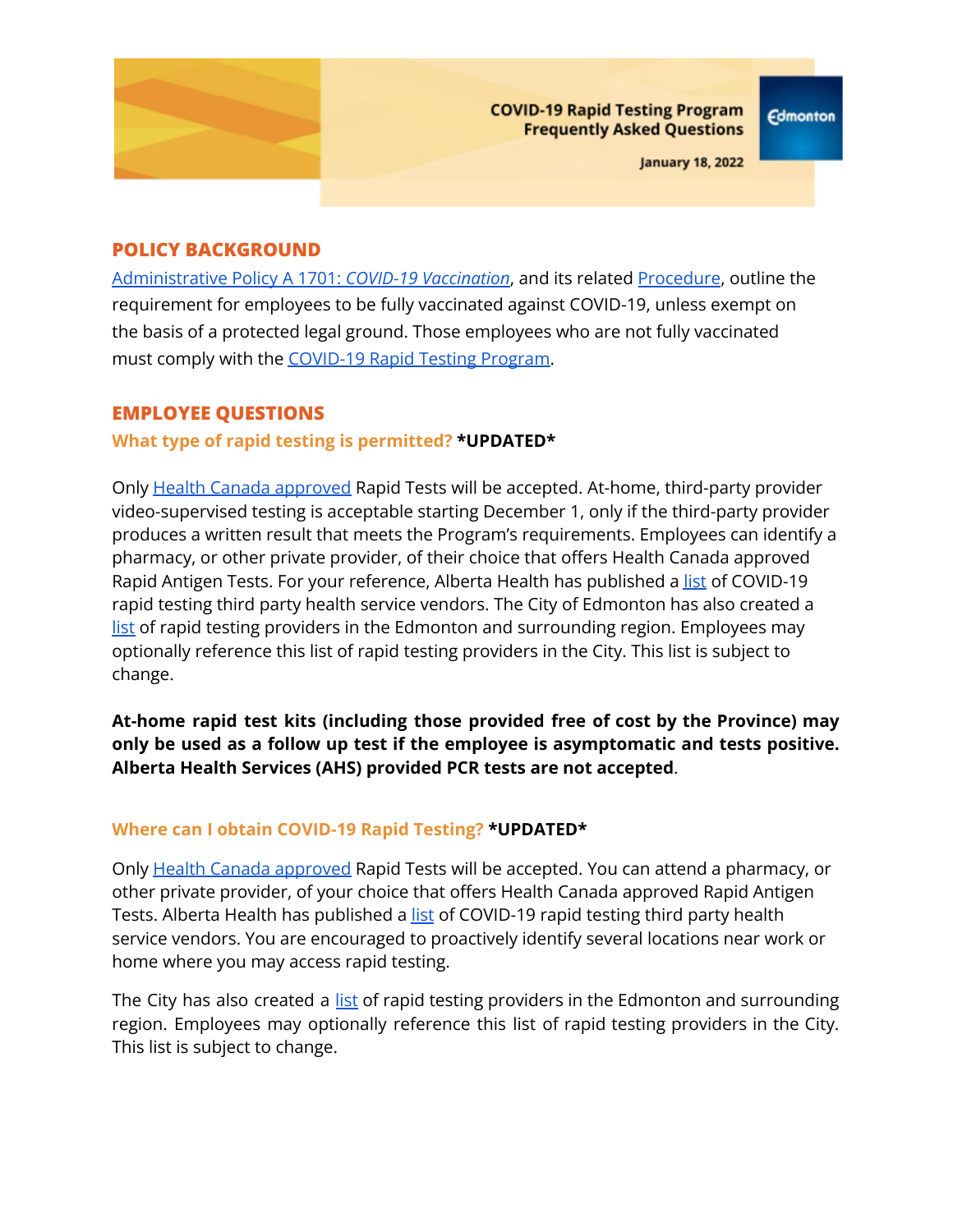At-home rapid test kits (including those provided free of cost by the Province) may only be used as a follow up test if the employee is asymptomatic and tests positive. Alberta Health Services (AHS) provided PCR tests are not accepted.

**Please note:** many providers require advanced booking and do **not** perform rapid antigen testing as a drop-in service. Employees are encouraged to call their provider of choice to discuss their testing protocols. It is recommended that you book your appointments in advance to ensure no disruption in receiving a negative test within the required timeframe.

# **Why do I need to go for COVID-19 Rapid Testing?**

Employees are required to be fully vaccinated by November 15, 2021. Rapid testing is an additional workplace control measure to minimize the hazard of COVID-19 in our workplaces for those employees who have not provided proof they are fully vaccinated.

## **Do I need to go for COVID-19 Rapid Testing if I am partially vaccinated?**

Employees are required to be fully vaccinated by November 15, 2021. If you have only received one dose of the COVID-19 vaccine by October 31, you will be required to go on the COVID-19 Rapid Testing program until you are fully vaccinated (two weeks after receiving your second dose). Please ensure you submit your second dose information as soon as possible after you have received it.

### **How often do I need to go for COVID-19 Rapid Testing?**

A rapid test must be performed within 72 hours of the start of each shift and must be completed by a private provider, such as a pharmacy or lab. For most employees they will need to complete 2 rapid tests each week.

### **Do I have to pay for the COVID-19 Rapid Testing?**

Yes, employees are required to pay for the cost of rapid testing and complete the test on their own time. Employees with an approved exemption will receive direct information regarding payment of rapid testing.

### **Who do I need to share my COVID-19 Rapid Testing results with?**

You will need to share this information with your supervisor (or their designate) using the Rapid Testing & Pre-Shift [Screening](https://app.smartsheet.com/b/form/9f4fae73e82847a4987ac4f9168b3087) Checklist. You may also be asked to provide proof of a negative test result at any time during your shift. Rapid testing is a workplace control measure. Leaders and branch management will know whether an employee is on the testing program and will have access to information to ensure that the employee is complying.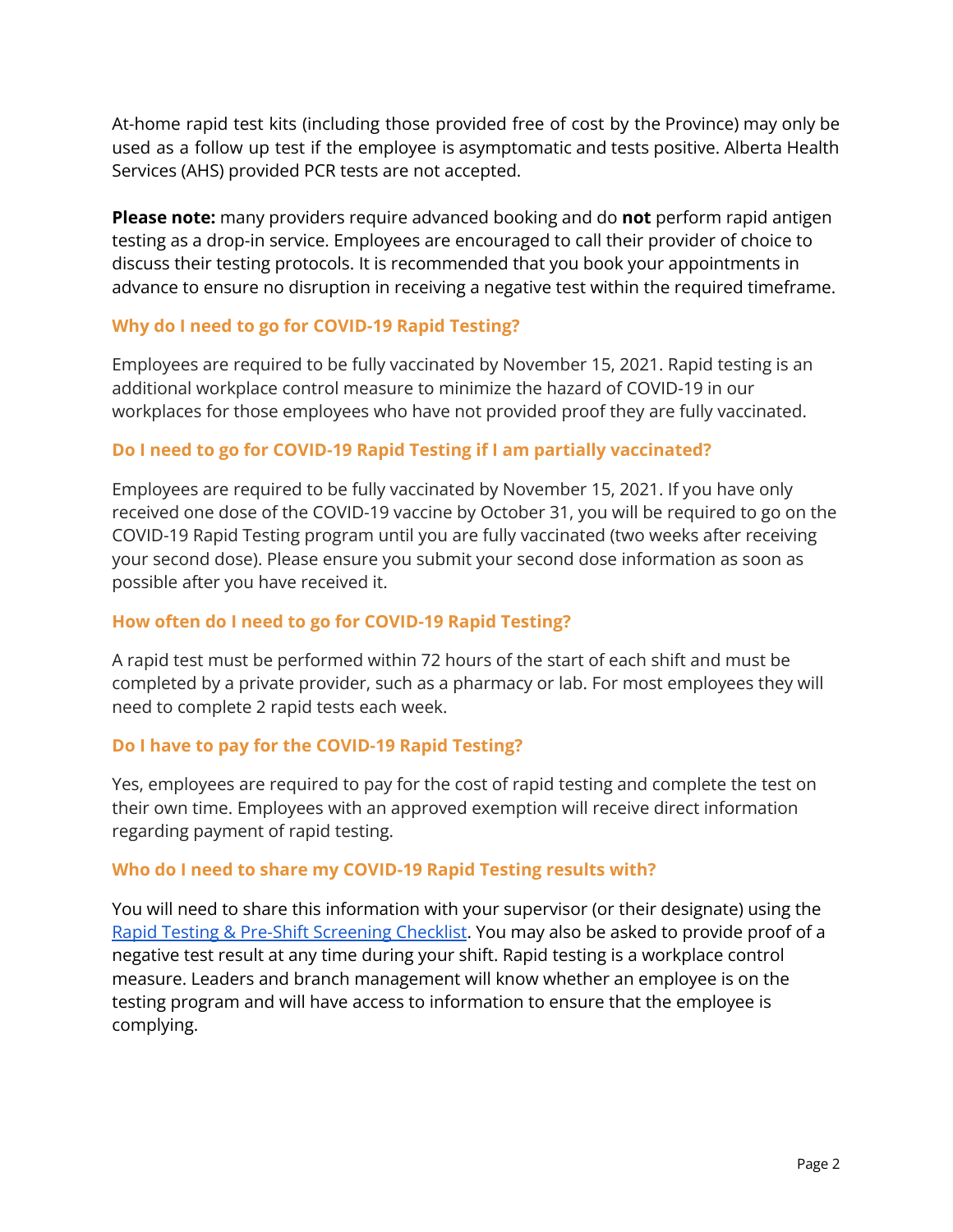### **What if I miss my COVID-19 Rapid Test?**

If you are unable to provide proof of a negative COVID-19 rapid test result within 72 hours of your shift, you cannot work that day and it will be coded as leave without pay. Contact your supervisor as soon as possible and also arrange to attend for a rapid test.

### **Is COVID-19 Rapid Testing covered under my benefits plan?**

Rapid tests can be expensed under the Health Spending Account (HSA) with a "physician's written order". A "physician's written order" can be signed by a pharmacist, nurse, medical doctor, or a dentist.

### **Why does the City not apply for free rapid test kits from the Province?**

Though the cost of the test kits are covered by the Province, there is a cost to the administration of the program. If the City administered a rapid testing program, employees would still be required to pay for the administrative costs of the test and would have less flexibility in when and where they could have their tests performed.

### **Who can be screened with COVID-19 Rapid Tests?**

- Individuals who are asymptomatic (i.e., they have no symptoms)
- Individuals who have no known close contact with a confirmed positive case
- Individuals who have not tested positive for COVID-19 within the last 6 weeks.

### **If someone has recovered from a COVID-19 infection, how will this impact their COVID-19 Rapid Test results? \*UPDATED\***

Recent infection with COVID-19 may interfere with test effectiveness. If an employee has tested positive for COVID-19 within the last 6 weeks, they are not eligible for the rapid testing program and must connect with Disability Management to receive a temporary exemption from the testing requirement. Employees must provide proof of a positive rapid test or PCR test from Alberta Health Services to Disability Management to be granted the exemption. Disability Management will provide direction on pre-shift screening requirements during the 6 week temporary exemption. The exemption expires at the conclusion of six weeks from the positive PCR or rapid test result and the employee will resume the Rapid Testing Program if they have not yet submitted proof of full vaccination.

**Please note:** the recommended 6 week exemption period for rapid testing after a positive COVID-19 test is specific to rapid antigen testing for asymptomatic screening of COVID-19. This is different than the Alberta Health Services PCR test for diagnostic testing.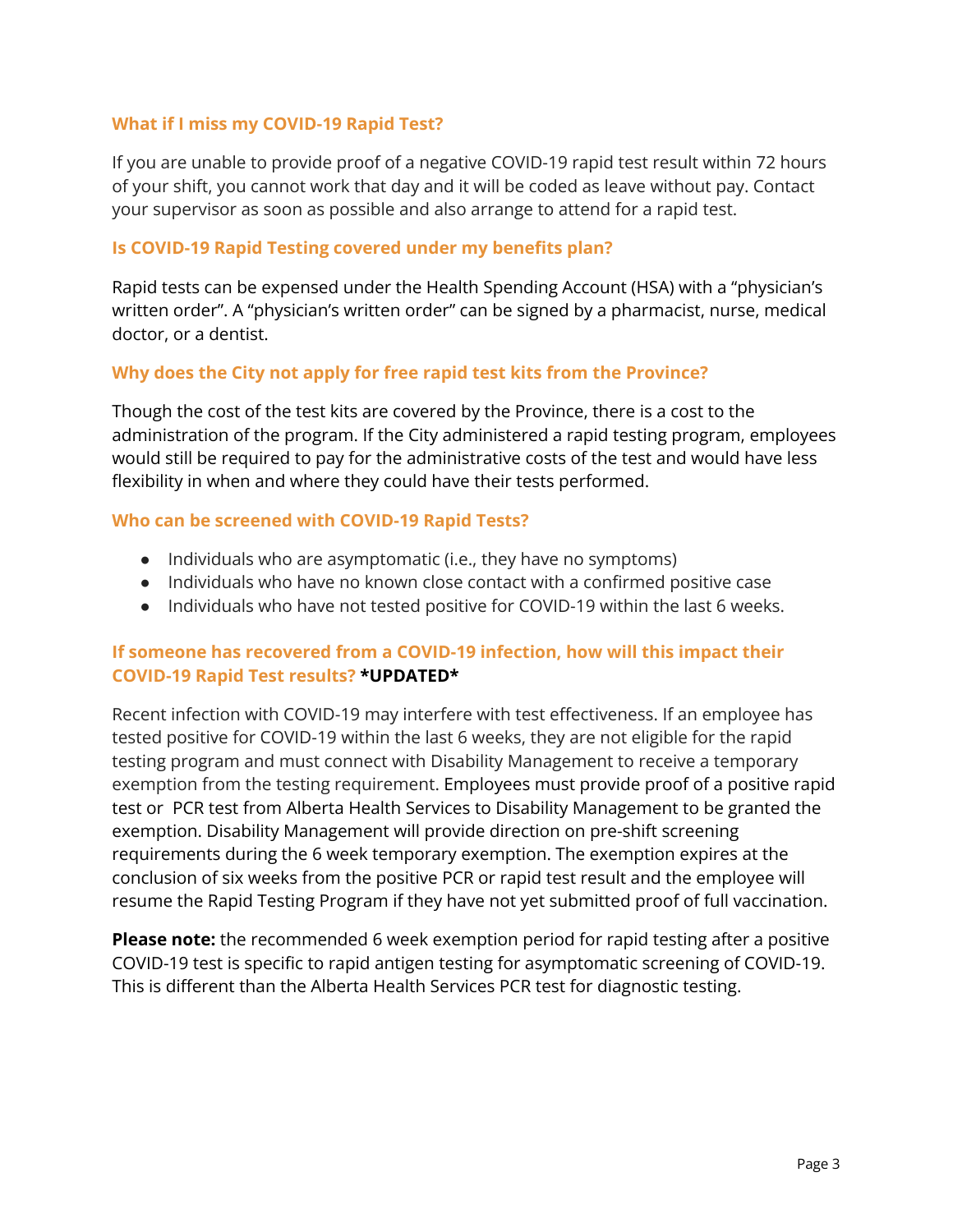## **What if my COVID-19 Rapid Test comes back positive? \*UPDATED\***

### **Positive with No Symptoms**

- If you screen positive, you must immediately isolate. Take a second rapid test (which is permitted to be an at-home test) in 24 hours:
	- If negative, isolation can end unless you develop symptoms.
	- If positive, continue isolating.

### **Positive with Symptoms**

- Isolate immediately for 10 days or until symptoms resolve, whichever is longer.
- Book a PCR test only if you meet the high-risk [conditions](https://www.alberta.ca/rapid-testing-at-home.aspx).

### **Will I get paid if I have to miss work due to a positive Rapid Test?**

If you are unable to attend work due to a positive Rapid Test, that shift will be coded as QWP. You must code your time according to the [Compensation](https://www.edmonton.ca/public-files/assets/document?path=PDF/COVID-19_Employee_Compensation_and_Leave_FAQ.pdf) and Leave FAQ.

## **What if I get vaccinated and no longer need to be on the COVID-19 Rapid Testing Program?**

You will need to submit your vaccination record through the COVID-19 [Vaccination](https://www.edmonton.ca/programs-services/emergency-preparedness/covid-19/employee-vaccination-policy) Intake [Form.](https://www.edmonton.ca/programs-services/emergency-preparedness/covid-19/employee-vaccination-policy) Once your submission has been verified and you are confirmed to be fully vaccinated (it has been 2 weeks since your final dose), you will no longer be required to complete rapid testing.

### **What are Rapid Antigen tests?**

Rapid Antigen tests are medical tests that can be performed and processed quickly and more easily than lab-based tests. Rapid screening can help to identify possible COVID-19 infections and may limit the risk of unknown spread; it does not provide a diagnosis of COVID-19.

### **How are Rapid Antigen tests administered (throat, nose swab, etc.)?**

Most Rapid Antigen tests used for asymptomatic COVID-19 screening require nasal swab collection. Samples are processed to produce a positive or negative result.

### **How long does it typically take to get test results?**

Rapid Antigen tests can produce results in approximately 15 minutes.

### **What does a negative result on a Rapid Antigen test mean?**

A negative Rapid Antigen test result does not guarantee that the individual is not infected with COVID-19. Therefore employees are required to continue to adhere to public health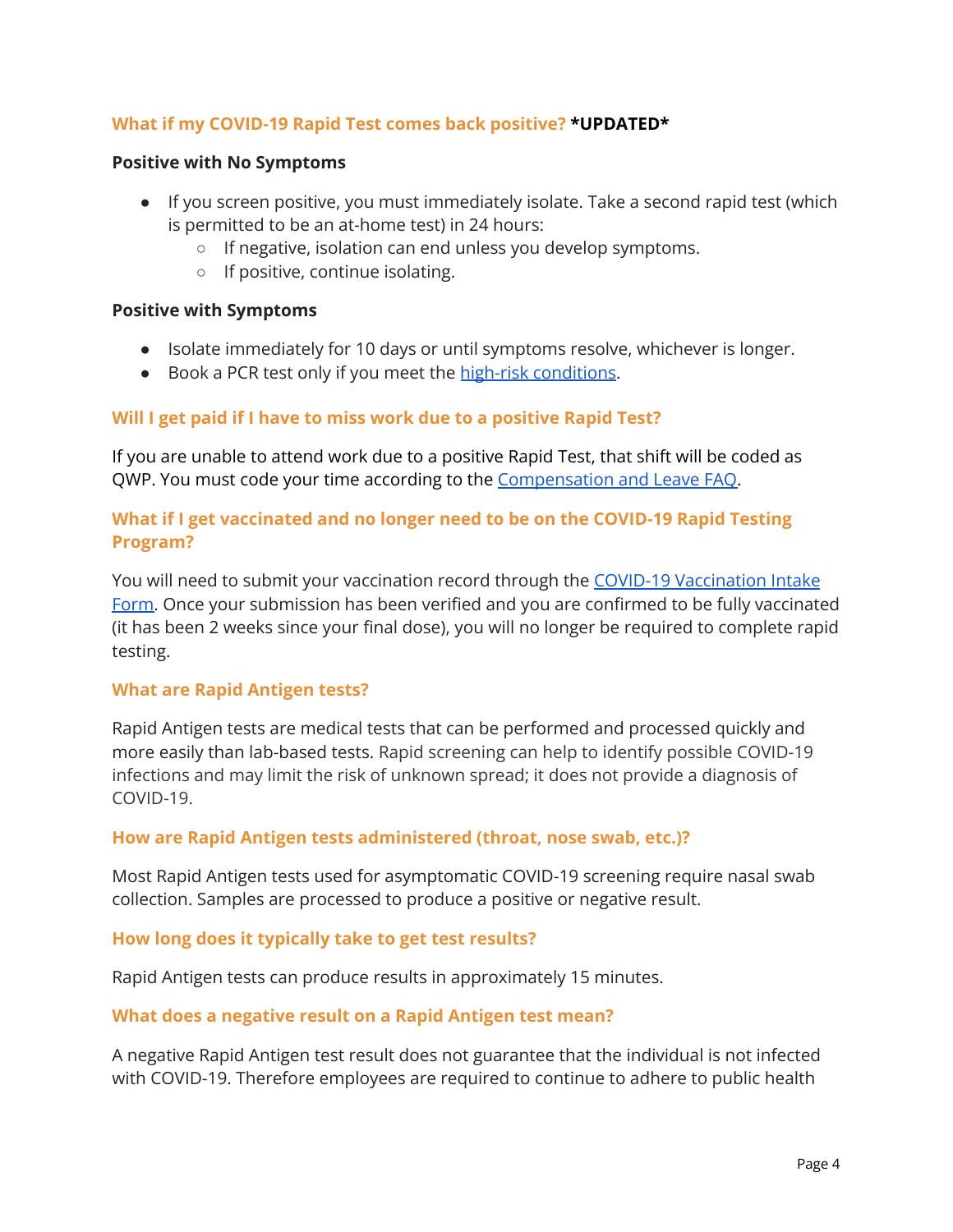and workplace measures including pre-shift screening, masking, physical distancing and hand hygiene.

### **Do Rapid Antigen tests screen for variants of concern (VOC)?**

Rapid tests will provide a positive result no matter which strain of the virus that causes COVID-19 a person is infected with.

## **Why are fully vaccinated employees not required to submit proof of negative rapid test results if they can still become infected with COVID-19?**

Rapid testing is an additional workplace control measure for those that are not fully vaccinated to identify potential cases of COVID-19 as early as possible and minimize the potential for transmission in our workplaces.

COVID-19 vaccines are effective at preventing most infections, however breakthrough infections are possible. The City has a layered approach to control measures to mitigate the hazard of COVID-19 in our workplaces. Although health experts are still studying breakthrough infections, it has been confirmed that the likelihood of COVID-19 infection is significantly reduced as a result of receiving full vaccination. Therefore, fully vaccinated employees are not required to submit proof of a negative rapid test result, but must continue to perform the pre-shift screening, comply with masking policies, practice physical distancing and stay home if they are sick.

### **Where can I find information on booking my vaccination?**

You can find information on booking your free COVID-19 vaccination [here.](https://www.alberta.ca/covid19-vaccine.aspx)

# **People Leader Questions**

## **What if an employee does not go for their COVID-19 Rapid Test as outlined (within 72 hours of the start of their shift)?**

An employee who cannot provide proof of a negative COVID-19 Rapid Test cannot work that shift and should be coded as leave without pay. Please ensure the employee understands the requirements of the COVID-19 Rapid Testing Program and the consequences of non-compliance. If they are non-compliant a second time, without reasonable explanation, contact your Labour Relations Consultant for next steps.

## **Who do I contact to discuss if an employee is not being compliant with the COVID-19 Rapid Testing Program?**

Please contact your Labour Relations Consultant.